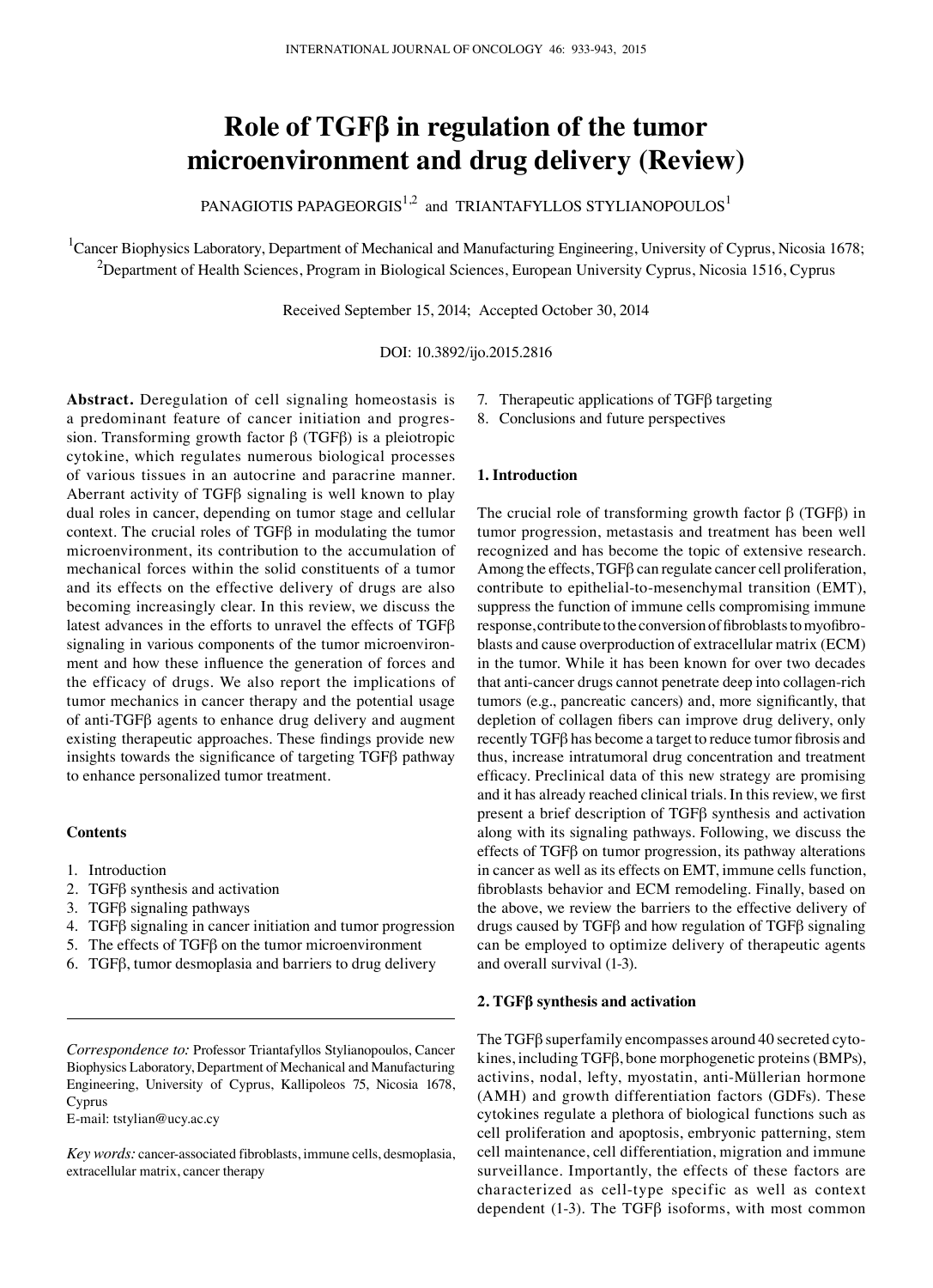being TGFβ1, 2 and 3, are initially synthesized as 75 kDa inactive homodimers, known as pro‑TGFβ, which consist of TGFβ associated with latency‑associated proteins (LAPs) at the N-terminal part of the pro-peptide. This is part of the TGFβ large latent complex (LLC), comprised of the LAPs and the latency TGFβ‑binding proteins (LTBPs) (4‑7), and is covalently associated to the ECM via the N-terminal region of LTBPs  $(8,9)$  (Fig. 1). While TGF $\beta$  is part of the LLC complex, it remains in an inactive form since the high affinity association of LAPs with TGFβ prevents the interaction with its receptors (10). During TGFβ activation, LAPs undergo conformational changes induced by thrombospondin‑1 (TSP‑1) (11,12) followed by cleavage mediated by furin convertase, plasmin or matrix metalloproteinases MMP-2/9 resulting in the release of the mature 24 kDa TGF $\beta$ dimer (13-15). The active ligand is then able to bind and activate TGFβ receptors (TGFβRs) to propagate downstream intracellular signaling events. Therefore, the processing of pro‑TGFβ into the active TGFβ ligand is a critical regulatory step which determines its bioavailability.

# **3. TGFβ signaling pathways**

The TGFβ and TGFβ-like cytokines mediate downstream intracellular signaling via the Smad family of proteins, which consists of eight human structurally related members (16-20) (Fig. 1). Smads can be functionally classified into three groups: the receptor activated Smads (R‑Smads), which include Smad1, 2, 3, 5, 8; the common mediator Smad (Co-Smad), Smad4; and the inhibitory Smads (I-Smads), Smad6 and 7 (17,21). Three types of TGFβRs are responsible for initiating signaling; TGFβRⅠ, Ⅱ and Ⅲ. There are seven TGFβRⅠ, five TGFβRⅡ and two TGFβRⅢ known so far. TGFβRⅠs include activin receptor-like kinases 1‑7 (ALK1‑7), TGFβRⅡs include the TGFβRⅡ, bone morphogenetic protein receptor Ⅱ (BMPRⅡ), activin receptor Ⅱ (ACTRⅡ), ACTRⅡB, anti‑Müllerian hormone receptor Ⅱ (AMHRⅡ), while betagycan and endoglin belong to the TGFβRⅢs (22) and mostly function as co-receptors to enhance activin signaling (23). In most tissues, TGFβ ligands function through heteromeric complex formation between two TGFβRⅠ and two TGFβRⅡ molecules. While both receptors possess Ser/Thr kinase activity, TGFβRⅡs function as the 'activator' and TGFβRⅠs as the 'signal propagating' component (24). The TGFβRII-ALK5 complex transduces the signal from all three TGFβ isoforms in multiple cell types, whereas association of TGFβRⅡ with ALK1 is involved in endothelial cells and with ALK2 in cardiovascular tissues (25). ALK5 activates Smad2 and 3 via the canonical TGFβ signaling pathway whereas ALK2, 3 and 6 can activate Smad1, 5 and 8, which are transducers of the BMP signaling pathway (26,27). The TGFβ signaling pathways can be classified in two major categories; the canonical or Smad-dependent and the non-canonical or Smad-independent pathways.

*Canonical pathway (Smad‑dependent).* Even though TGFβ isoforms may elicit diverse cellular responses, they all activate signaling via a similar sequence of events. Binding of the active TGFβ1 ligand to the Ser/Thr kinase TGFβRⅡ followed by recruitment of the ALK5 (TGFβRⅠ) on the cell surface initiates intracellular signaling. Within the heterotetrameric receptor-ligand complex formed, TGFβRⅡ phosphorylates TGFβRⅠ allowing it to interact with the R‑Smads (Smad2/3) which, in turn, become phosphorylated at the conserved SSXS C‑terminal motif (28,29). Recruitment of R‑Smads to the activated TGFβRⅠ is facilitated by Smad anchor for receptor activation (SARA) protein (30). Subsequently, this triggers the formation of a heterotrimeric complex between phosphorylated R‑Smads (Smad2/3) and Co‑Smad (Smad4), which can translocate into the nucleus to regulate gene expression (3) (Fig. 1). Smads can differentially modulate gene expression by acting as transcription factors in co-operation with co-activators, such as p300/CREB-binding protein (CBP), p300/CBP‑associated factor (PCAF), Smad4‑interacting factor (SMIF), forkhead transcription factors 1, 3, 4 (FoxO1/3/4), specificity protein 1 (Sp1), c‑Jun/c‑Fos, Sertad1, or co-repressors, such as E2F4/5-p107, activating transcription factor 3 (ATF3), TGFβ‑induced factor (TGIF), Ski, SnoN, forkhead transcription factor G1 (FoxG1), ecotropic viral integration site 1 protein (EVI1) and C-terminal binding protein (CTBP) (28,31‑47). In addition, Smads are able to epigenetically regulate gene expression either by inducing chromatin remodeling (48,49) or by maintaining DNA methylation and silencing of selected genes (50). Importantly, the I‑Smad, *Smad7*, is a key target gene induced by TGFβ signaling and acts as negative feedback regulator of the pathway (51). In the absence of TGFβ stimulation, Smad7 resides in the cell nucleus and translocates to the plasma membrane upon TGFβ‑mediated receptor activation (52). Smad7 is then able to interfere and block interactions between the R‑Smads and the activated receptors to inhibit downstream signaling events (53). In addition, Smad7 can target the TGFβRs for proteasomal degradation via the E3‑ubiquitin ligases Smurf1 and 2 (54,55). Finally, Smad7 antagonizes the formation of a functional Smad‑DNA complex by directly binding to DNA via its MH2 domain and therefore blocks TGFβ-mediated transcriptional responses (56).

*Non‑canonical pathways (Smad‑independent).* It is also well established that TGFβ-mediated effects can also be exerted through non‑canonical Smad‑independent pathways (57). TGFβ has been shown to induce activation of Erk signaling in various tissues including epithelial and endothelial cells, fibroblasts, breast and colorectal cancer cells in order to promote disassembly of adherens junctions and cell migration (58-64). TGFβRI phosphorylation can recruit and activate ShcA, thus promoting the formation of a ShcA/Grb2/Sos complex. In turn, this complex is able to activate Ras on the plasma membrane followed by sequential activation of c‑Raf, MEK and Erk (65).

Moreover, TGFβ can mediate the activation of the c‑Jun N‑terminal kinase (JNK) and p38/mitogen-activated protein kinase (MAPK) pathways, which are responsible for promoting apoptosis or cell migration depending on cellular context (66-68), via the mitogen-activated protein kinase kinase (MKK)4 and 3/6, respectively (69,70). Further upstream, MKKs are phosphorylated by the TGFβ-activated kinase 1 (TAK1) (71,72) which is recruited to the TGFβRs via the scaffold protein TNF receptor-associated factor 6 (TRAF6) (73,74). Besides TAK1, two other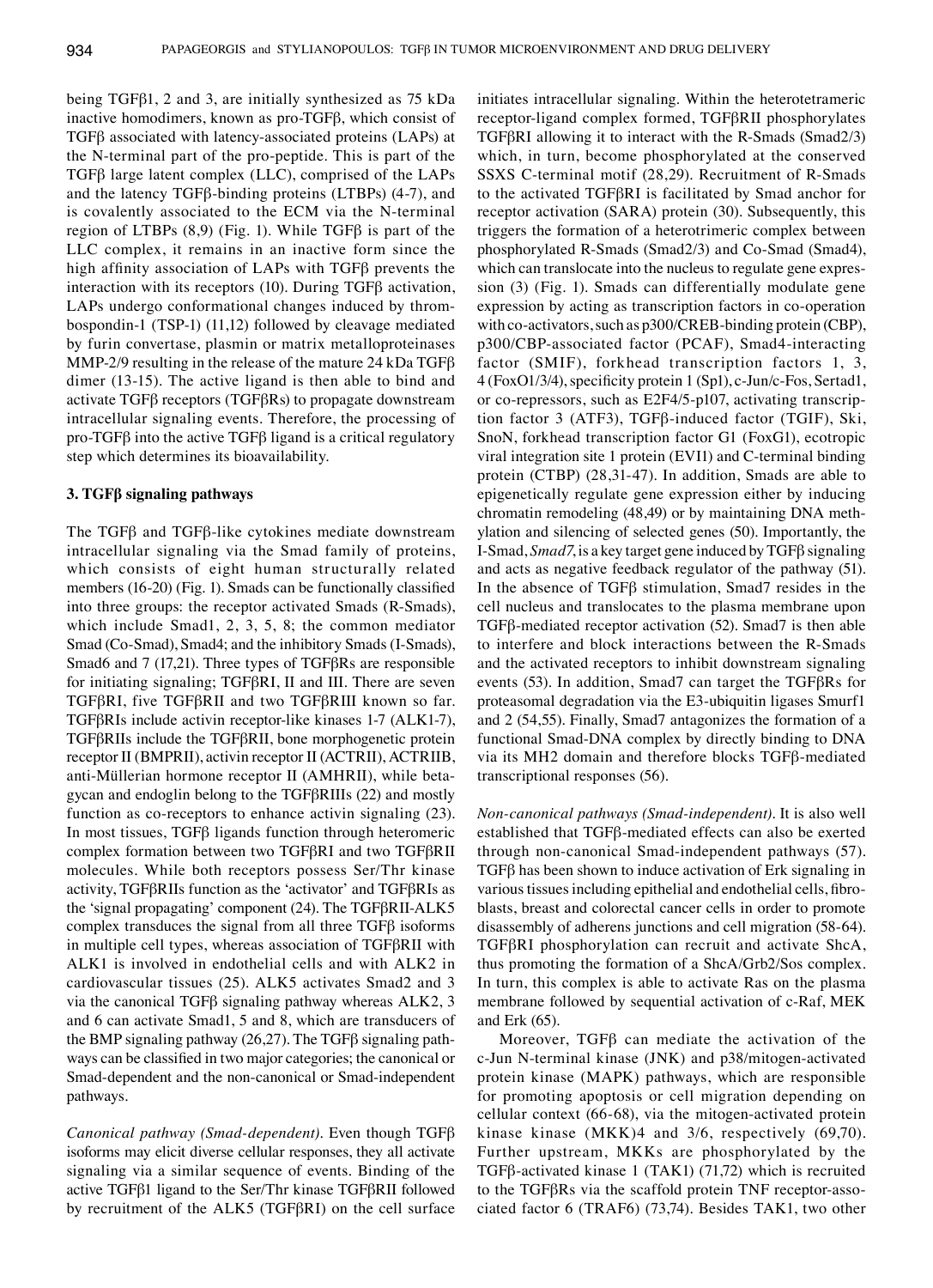

Figure 1. Smad‑dependent and ‑independent transforming growth factor β (TGFβ) pathways. TGFβ is initially synthesized and stored in the extracellular matrix (ECM) in an inactive form, as part of the large latent complex (LLC). Upon activation, the released TGFβ ligands initiate signaling by binding to TGFβRIs and TGFβRⅡs. TGFβ receptors (TGFβRs) exhibit kinase activities that are necessary for transducing canonical TGFβ signaling by phosphorylating Smads2/3. Activated receptor-associated Smads can form a heterotrimeric complex with Smad4, which interacts with other co-factors in the nucleus to regulate the expression of *TGFβ* target genes. In addition, downstream intracellular signaling may also be transduced via auxiliary pathways including the MEK/Erk, the Rho-like GTPases, the phosphatidylinositol-4,5-bisphosphate 3-kinase/Akt (PI3K/Akt) and the p38/mitogen-activated protein kinase (MAPK) pathways to regulate biological responses such as epithelial-to-mesenchymal transition (EMT), cell adhesion, migration and survival.

mitogen‑activated protein kinase kinase kinases(MAPKKKs), namely MEKK1 and mixed lineage kinase 3 (MLK3), were also shown to mediate TGFβ-induced activation of JNK and p38‑MAPK by MKK4 and 3/6 (75,76).

The Rho-like small GTPases, predominantly RhoA, Rac and cell division cycle 42 (cdc42), are additional molecules that mediate important TGFβ cellular functions, such as cytoskeletal organization, cell polarity, cell migration and gene expression (77). TGF $\beta$  is able to rapidly activate the RhoA and cdc42/Rac1 pathways, in a Smad2/3‑independent manner, to promote actin polymerization, formation of stress fibers and EMT (78,79). TGFβ may also downregulate RhoA protein levels by recruitment of Par6 at the TGFβRⅠ‑Ⅱ complex. Phosphorylation of Par6 by TGFβRⅡ triggers binding of the E3 ligase Smurf1 to the complex followed by ubiquitination and degradation of RhoA at sites of cellular protrusions. Subsequently, this leads to the dissolution of tight junctions, rearrangement of actin cytoskeleton and EMT (80).

Some of the effects exerted by TGFβ could also be mediated by activation of the phosphatidylinositol-4,5-bisphosphate

3‑kinase/Akt (PI3K/Akt) pathway. This is evident from studies showing that TGFβ can rapidly induce PI3K activation followed by phosphorylation of its effector Akt to promote EMT, cell migration and survival (81,82). One of the most important effector molecules downstream of PI3K/Akt pathway appears to be the mammalian target of rapamycin (mTOR), a key regulator of protein synthesis, which can subsequently phosphorylate S6 kinase (S6K) and eukaryotic initiation factor 4E‑binding protein 1 (4EBP1) (83). Activation of the mTOR pathway by TGFβ is thought to be important for regulating cell size, EMT and invasion (84) (Fig. 1).

# **4. TGFβ signaling in cancer initiation and tumor progression**

It is well established that the multipotent actions of TGFβ are highly context dependent. The complexity of these functions is increased due to the fact that TGFβ exerts distinct effects depending on the tissue type as well as the genetic and epigenetic background of cells (85). It is clearly evident that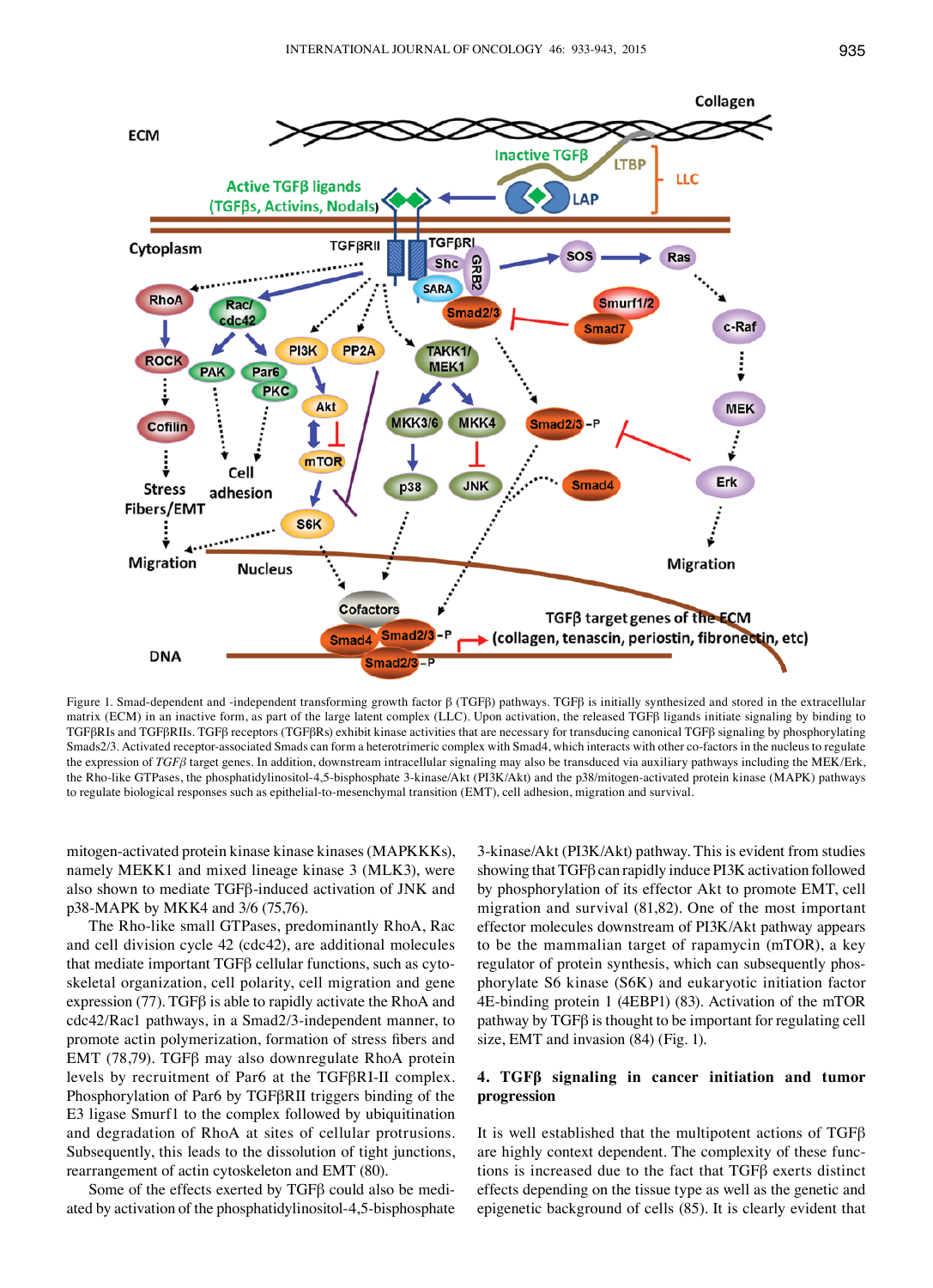TGFβ plays dual roles during carcinogenesis. In early stages TGFβ promotes growth inhibition and apoptosis of normal epithelial and lymphoid cells as well as pre-malignant tumors, whereas during late stages TGFβ acquires pro-oncogenic and pro-metastatic roles, which are associated with a progressive increase in the locally secreted TGFβ levels(86-88). Therefore, one of the hallmarks of cancer is that the vast majority of cases exhibits insensitivity to TGFβ-mediated growth inhibition.

*Regulation of cell proliferation.* It has long been noted that TGFβ has a cytostatic effect on normal epithelial (89), endothelial (90,91) and neuronal cells (92) as well as certain cells of the immune system, such as T cells (93). These functions of TGFβ are extremely important for physiological tissue homeostasis in order to restrain cell proliferation and prevent the generation of hyperproliferative disorders, like cancer. These anti-proliferative effects primarily control the G1/S phase transition events (94) and are mediated via induction of the cyclin-dependent kinase inhibitors *CDKN2B* (encoding p15/INK4B) (95), *CDKN1A* (encoding p21/Cip/Waf1) (96) and p27/Kip1 (97) by TGFβ. Cell cycle arrest can also be achieved by repression of the proliferation-inducing transcription factors c-Myc (98) and the family of inhibitor of DNA‑binding proteins ID1, 2 and 3 (36,99). On the other hand, the effects of TGFβ in proliferation can be opposing, depending on the tissue type. It is also well recognized that TGFβ enhances proliferation of fibroblasts (89) and it is often mediated indirectly by TGFβ-induced connective tissue growth factor (CTGF) secretion, which is responsible for stimulating fibroblast proliferation and ECM synthesis (100). It is now unambiguously accepted that cancer‑associated fibroblasts (CAFs) play critically important roles in the tumor microenvironment and cancer progression and their functions are further discussed below.

*Pathway alterations in human cancers.* Numerous human studies have identified that components of the TGFβ pathway become genetically or epigenetically altered in various tumor types thus explaining, at least in part, the escape from TGFβ-mediated growth control. Loss of function or truncating mutations in *TGFβRⅠ* and *TGFβRⅡ* as well as in *Smad2* and *Smad4* have been detected in colorectal, pancreatic, gastric and prostate cancers (18,101-105). In addition, loss of the 18q21 chromosome region, harboring the *Smad4* gene, is commonly observed in  $~60\%$  of pancreatic and 30% of colorectal cancers (106-109) has been shown to promote angiogenesis and tumor growth by inducing vascular endothelial growth factor (VEGF) expression (60,110). However, in other tumor types like breast, the frequency of *Smad* gene mutations is rare (18,104,105) suggesting that alternative mechanisms for acquiring resistance to growth inhibition by TGFβ exist. These include activation of the Ras oncogene which leads to Erk-mediated Smad2/3 phosphorylation and suppression of functional Smad complex formation (111-113). Furthermore, overexpression of the dominant-negative CCAAT/enhancer-binding protein β (C/EBPβ) isoform LIP in breast cancer patients was found to suppress TGFβ-mediated growth inhibition (114). Finally, another mechanism which TGFβ may exploit in order to switch from a tumor suppressor to a metastasis-promoting factor is through differential regulation of the *ID1* gene. While ID1 expression is suppressed by TGFβ in normal tissues, it was found to be induced in patient-derived metastatic breast cancer cells (115).

*EMT and cancer metastasis.* EMT is an integral process during embryonic development which can be abnormally reactivated in adult tissues under pathological conditions, such as cancer and fibrosis (116). It involves the activation of a coordinated reversible transcriptional program whereby epithelial cells undergo dissolution of cell junctions, lose their polarity and epithelial characteristics concomitantly with acquisition of mesenchymal features and dramatic remodeling of their cytoskeleton. During this process, the expression of epithelial genes, such as *E‑cadherin*, *γ‑* and *β‑catenin*, *zonula occludens* (*ZO*), and *claudins* is suppressed with concurrent expression of mesenchymal components, such as N-cadherin, vimentin, fibronectin and  $\alpha$ -smooth muscle actin ( $α$ -SMA) (50,117,118). This program can be initiated by several pleiotropically acting transcription factors regulated by signaling pathways such as TGFβ, Wnt and receptor tyrosine kinases (RTKs). Some of the better characterized examples include Snail (119), Slug (120), zinc-finger E-box binding homeobox 1 (ZEB1/δEF1) (121), zinc‑finger E‑box binding homeobox 2/Smad interacting protein 1 (ZEB2/SIP1) (122), Twist (117), high mobility group AT‑hook 2 (HMGA2) (123) and forkhead box protein C2 (FOXC2) (124). In addition, recent studies indicate that overactive TGFβ‑TGFβR‑Smad2 signaling axis could further contribute to the establishment of an EMT phenotype by maintaining the epigenetic silencing of epithelial genes during this process (50). Besides Smads, other signaling pathways have also been implicated in TGFβ‑induced EMT, including Erk, PI3K/Akt, RhoA, p38-MAPK and cofilin (125-127). Induction of EMT is one of the major mechanisms by which TGFβ has been shown to promote cell motility, invasiveness and metastasis of cancer cells (128). EMT significantly enhances intravasation of carcinoma *in situ* cells through the basement membrane, survival in the circulation, extravasation at the distal tissues and formation of micrometastases in secondary organs (116,117,129).

# **5. The effects of TGFβ on the tumor microenvironment**

Under physiological conditions, the sustained local release of basal TGFβ levels is sufficient to maintain normal tissue homeostasis. However, under conditions of tissue injury, the local TGFβ secretion from stromal cells and blood platelets is rapidly increased to facilitate wound repair as well as to prevent uncontrolled regenerative cell proliferation and inflammation (130,131). A similar situation is commonly observed in pre-malignant tumors where TGFβ is secreted in the microenvironment initially to control proliferation and cancer progression, but it is ultimately utilized by cancer cells to promote their malignant properties. Local TGFβ release produces a tumor microenvironment which is conducive to tumor growth, invasion and metastasis (132). Secretion of TGFβ can be derived from epithelial cancer cells thus regulating their own properties within the tumor mass in an autocrine or paracrine fashion (125). Moreover, infiltrating stromal cells, including fibroblasts, leukocytes, macrophages, bone-marrow derived endothelial, mesenchymal and myeloid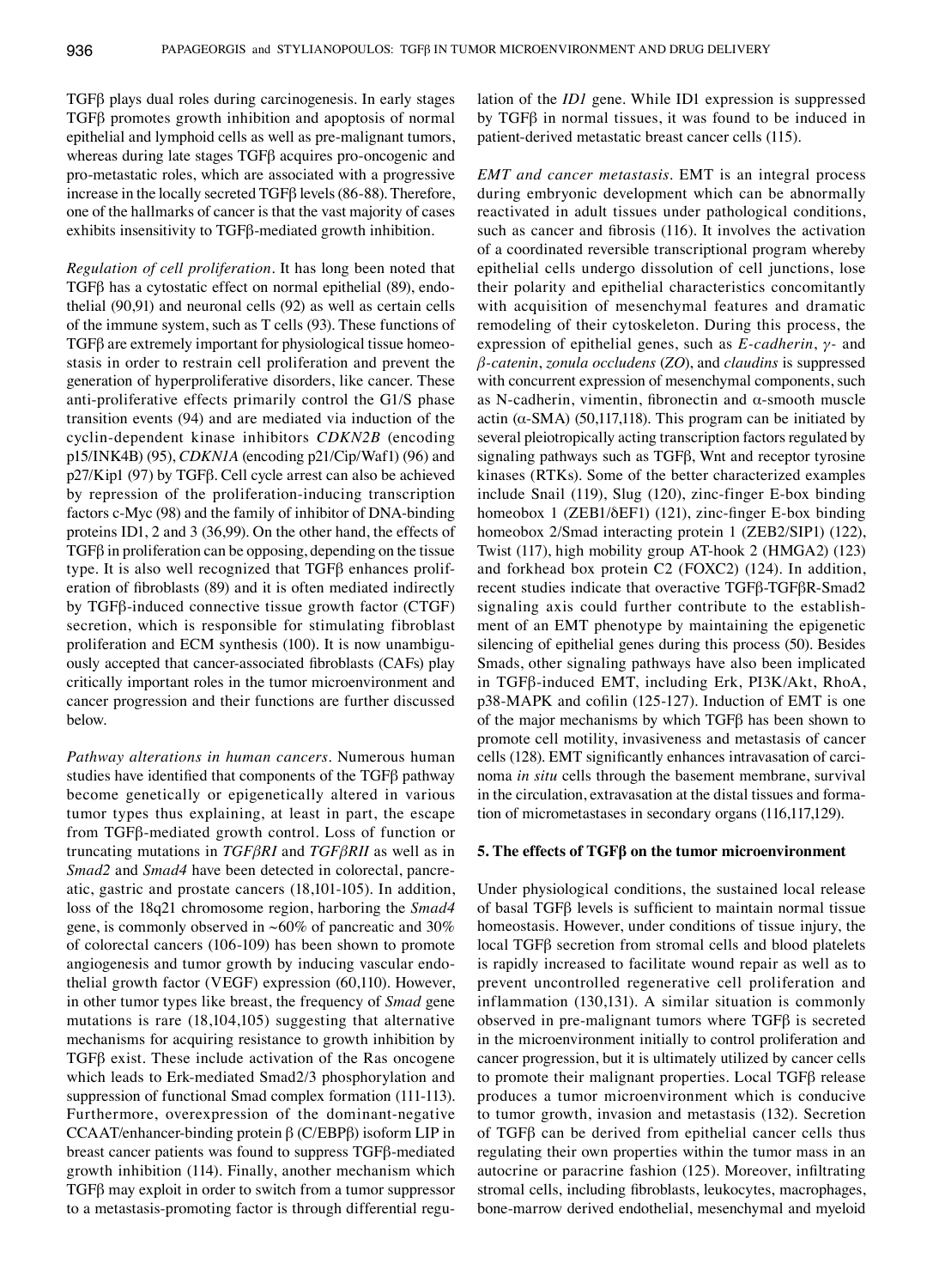precursor cells, is another major source of this cytokine (133). Finally, TGFβ can be stored in the ECM of the bone and can be activated during development of osteolytic metastatic lesions (134). In the following paragraphs, we summarize the effects of TGFβ on the main and better characterized components of the tumor microenvironment and particularly on fibroblasts, immune cells and the ECM.

*Effect of TGFβ on immune cells.* TGFβ exhibits immunosuppressive effects on all arms of the immune system because it functions as antagonist of several functions of the immune cells (132,135). As a result, the anti-tumor immune response is compromised, reducing cancer cell recognition and clearance. Specifically, TGFβ affects the function of natural killer cells, CD4+ and 8+ T cells, macrophages, neutrophils, dendritic, mast and B cells (136‑138). Specifically, a TGFβ-rich tumor microenvironment is a suppressor of T‑cell proliferation, reduces their effector function and inhibits the maturation of T helper cells (137,139,140). It also induces macrophage M2 polarization from a type I to a type II phenotype, which hinders the suppression of monocyte-mediated cell death, reduces effector function and increases chemotaxis (141,142). Additionally, TGFβ induces an N2 neutrophil phenotype which, as with the macrophages, reduces effector function and increases secretion of inflammatory cytokines (143). Finally, high levels of TGFβ can cause apoptosis of B cells, inhibit the maturation of dendritic and natural killer cells and induce chemotaxis of mast cells (144-146). The combined immunosuppressive effects of TGFβ compromise the ability of the host to resist tumor progression and thus consist a barrier to immunotherapy.

*Effect of TGFβ on fibroblasts.* A primary role of TGFβ in modulating the tumor microenvironment is its contribution to the conversion of fibroblasts to myofibroblasts, also known as CAFs (147,148). Specifically, the compressive forces developed inside a tumor, due to its growth in the confined space of the host tissue, can facilitate the conversion of fibroblasts to proto‑myofibroblasts. Subsequently, TGFβ increases the levels of collagens Ⅰ and Ⅲ and fibronectin, which promote cellular adhesion to extracellular fibers, and thus, enhances the communication of mechanical signals between the ECM of the tumor and the fibroblasts (149,150). As a result, the mechanical forces are more actively transmitted in the interior of the cell and contribute to the conversion of proto‑myofibroblasts to differentiated myofibroblasts. Myofibroblasts are characterized by more extensively developed stress fibers in the cytoskeleton compared to proto‑myofibroblasts, presumably to balance the extracellular forces, and by the *de novo* expression of α‑SMA. The contraction of myofibroblasts is sustained by  $\alpha$ -SMA stress fibers and it is regulated by Rho/ROCK signaling activation. The produced contractile forces remodel the ECM due to the ability of fibroblasts to stretch collagen fibers and produce ECM molecules (151,152). Additionally, these forces can be transmitted to the LLC via integrins. LLC is also bound to extracellular fibers (Fig. 1), which resists the pulling of the LLC by myofibroblasts and gives rise to a mechanically-induced liberation of TGFβ (147). The stiffer the ECM, the stronger the interactions among myofibroblasts, LLC and extracellular fibers and thus, the release of TGFβ becomes more pronounced. Therefore, myofibroblast contraction within a collagen-rich, and thus, stiff microenvironment further stimulates the release of active TGFβ from its latent form.

*Effect of TGFβ on ECM.* TGFβ upregulates the expression and synthesis of many matrix proteins, primarily through the recruitment of myofibroblast. Proteins upregulated by TGFβ include collagens Ⅰ‑Ⅴ, basement membrane proteins (laminin, entactin, perlecan) and ECM proteins (fibronectin, osteopontin, thrombospontin, tenascin, osteonectin/SPARC, elastin, biglycan, decorin, and hyaluronan) (153). Additionally, in the early stages of carcinogenesis, TGFβ stimulates myofibroblasts and other stromal cells to enhance the synthesis of collagen crosslinking enzymes, particularly lysyl oxidase, which increases the rigidity of the collagen network (154). On the contrary, TGFβ downregulates the synthesis of matrix-depleting proteins, such as matrix metalloproteinases (MMP‑1, ‑8, ‑13). As a result, the increase in matrix protein synthesis and decrease in matrix proteinase activity, owing to the TGFβ activity, contributes to the remodeling of the tumor ECM and can result in a fibrotic response, known as desmoplasia, which is commonly observed in many types of tumors and particularly in pancreatic, colon and breast cancers as well as in various sarcomas (155,156).

Tumor fibrotic response stiffens the tumor tissue, and as a result, it increases the compressive physical forces in the interior of the tumor (157). Compression of cancer cells alters their gene expression profile to enhance their invasive and metastatic phenotype (158,159). Furthermore, as mentioned previously, matrix stiffening along with the high contractile forces of myofibroblasts, cause further liberation of TGFβ from the LLC. These events suggest a positive feedback loop between TGFβ activation, myofibroblast contraction and ECM remodeling and production (Fig. 2A) (148). Finally, compression of intratumoral blood vessels reduces tumor perfusion, and thus, the delivery of oxygen (160). Hypo-perfusion and hypoxia, in turn contribute to immune-evasion, promote malignant progression and metastasis, and reduce the efficacy of a number of therapies including radiation treatment and systemic administration of chemo- and nanotherapy (161-163).

## **6. TGFβ, tumor desmoplasia and barriers to drug delivery**

The desmoplastic reaction of solid tumors hinders all three transport steps of the systemic delivery of drugs, namely vascular, transvascular and interstitial transport (156,163). As mentioned above, increased levels of collagen in the ECM, result in intratumoral blood vessel compression and hypo-perfusion. Hypo-perfusion, in turn, reduces the concentration of the drug that can reach the tumor site. Apart from compromised drug delivery, hypo-perfusion also decreases the supply of oxygen rendering the tumor hypoxic, which in turn reduces the efficacy of radiation therapy. Additionally, desmoplasia reduces the hydraulic conductivity of the tumor interstitial space, i.e., the ease with which the interstitial fluid percolates through the interstitial space of a tissue. High hydraulic conductivity allows fluid to rapidly flow in the interstitial space and be drained by peripheral lymphatic vessels. The accumulation of collagen and other ECM proteins in tumors decrease the available spaces for interstitial fluid flow and because the fluid cannot freely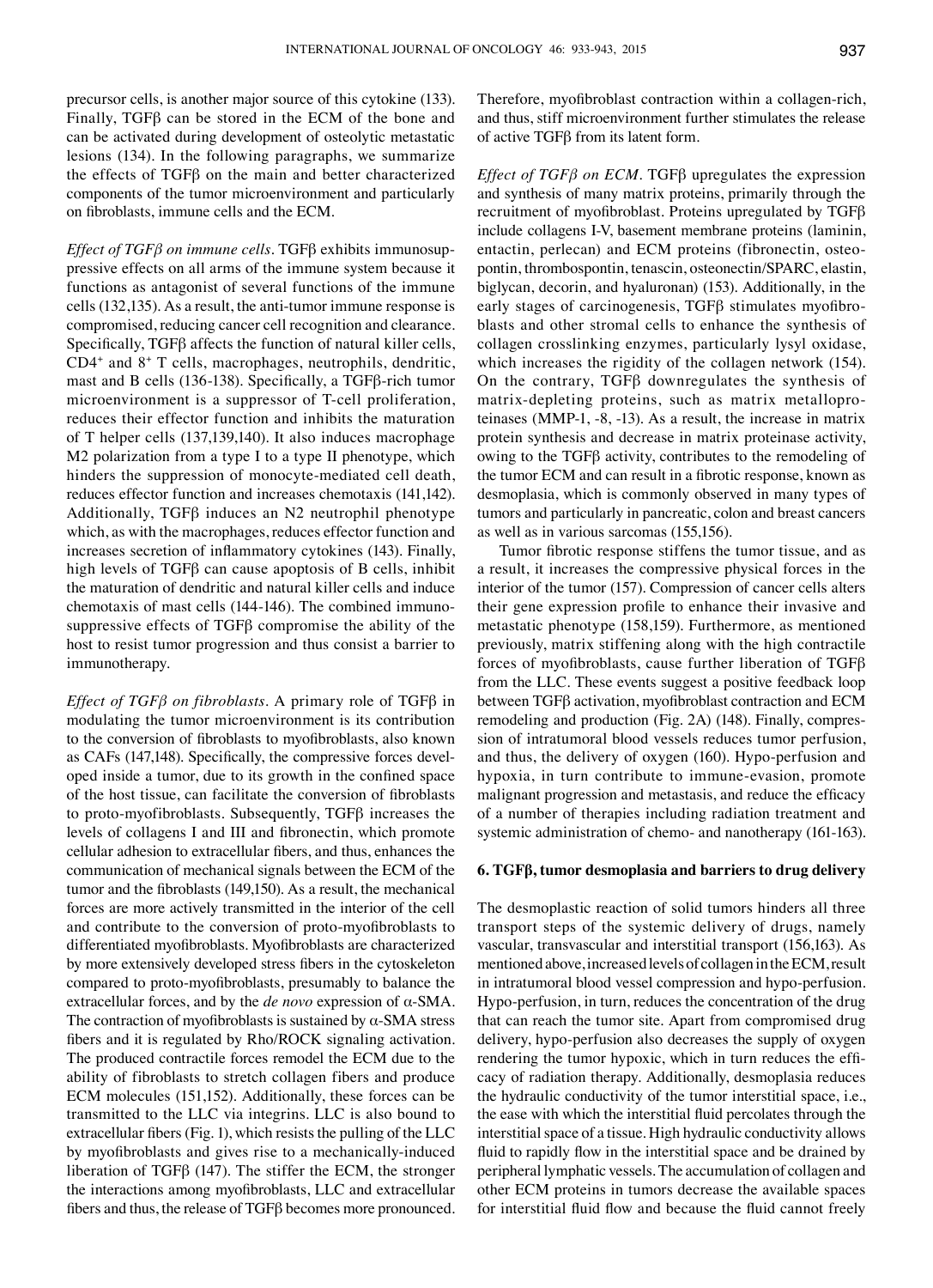

Figure 2. Role of mechanical forces and transforming growth factor β (TGFβ) in tumor desmoplasia and vessel compression. (A) TGFβ and mechanical forces contribute to the conversion of fibroblasts to contractile myofibroblasts. Myofibroblast formation results in upregulation of extracellular matrix (ECM) proteins and leads to tumor fibrosis, matrix stiffening and desmoplasia. Increased stiffening of the matrix, in turn, increases the magnitude of the mechanical forces and contributes to further activation of TGFβ from the ECM. This creates a positive feedback loop, which gives rise to a continuous activation of TGFβ and formation of myofibroblasts. (B) Upregulation of ECM proteins and the resulting increase in mechanical forces can compress and eventually collapse intratumoral blood vessels. Alleviation of these forces with an anti-TGFβ agent has the potential to decompress vessels and thus, improve perfusion and drug delivery to solid tumors [adapted with permission from (157)].

move, the interstitial fluid pressure (IFP) increases. Interstitial hypertension is a hallmark of tumor pathophysiology. IFP reaches and even exceeds micro‑vascular fluid pressure, which eliminates pressure gradients across the tumor vessel wall and thus, the transvascular transport of drugs (164). Therefore, the only mechanism of transport is through diffusion (i.e., due to a concentration difference), which is inversely proportional to the size of the therapeutic agent. Chemotherapeutic agents, with a size <1 nm, are able to diffuse fast and exit the tumor vasculature. Nanoparticles, however, with sizes >60 nm cannot effectively extravasate into the tumor interstitial space (165).

Furthermore, the dense interstitial matrix of desmoplastic tumors hinders the homogeneous distribution of large nanoparticles. As with transvascular transport, nanoparticles with a size  $>60$  nm often cannot penetrate deep into the tumor because their size is comparable to the size of the pores of the interstitial collagen network and they often get trapped (166). Therefore, even if large nanoparticles extravassate from the leaky vessels of the tumor, they will not be able to effectively diffuse into the tissue but they will concentrate in the perivascular regions, causing only local effects. Apart from these steric interactions between the interstitial matrix and nanoparticles, the increased levels of collagen and hyaluronan give rise to electrostatic interactions. Indeed, hyaluronan has a highly negative charge, while collagen fibers carry a slight positive charge. Nanoparticles of a non-neutral surface charge density can be attracted electrostatically and bind to these proteins, which further inhibits their uniform delivery inside the tumor (167).

# **7. Therapeutic applications of TGFβ targeting**

Pharmacological inhibition of TGFβ has been used in preclinical and clinical studies as a therapeutic strategy to either hinder tumor progression directly or modify the tumor microenvironment in order to improve perfusion and drug delivery and thus, increase indirectly the efficacy of the treatment. There is a large number of TGFβ inhibitory drugs employed in these studies (137). Particularly, targeting with TGF $\beta$ agents (e.g., 1D11, AP12009, SD-208) as well as non-specific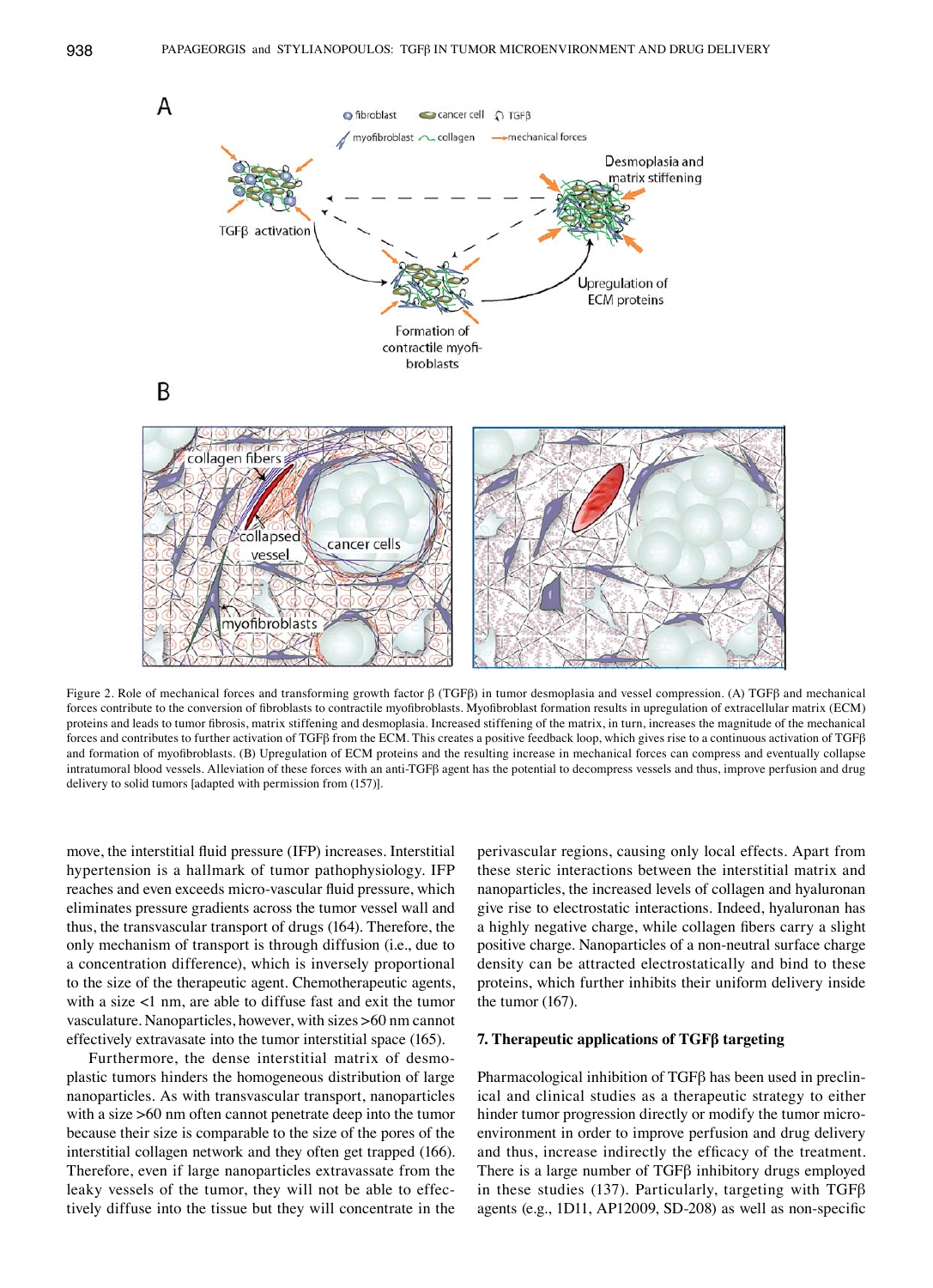targeting with other TGFβ inhibitory drugs(e.g., tranilast) have shown to reduce tumor progression and metastasis *in vivo*, mainly owing to augmentation of the immune response and inhibition of EMT (132,168-171). However, there are also studies that relate inhibition of TGFβ with promotion of tumor progression owing to an increase in inflammatory cell infiltration (172). Particularly, it has been shown that inflammatory infiltrates mediate the pro‑tumorigenic functions of fibroblasts that lack TGFβ signalling. Clinical trials for the use of TGFβ inhibitory drugs have been in progress(ClinicalTrials.gov identifiers: NCT00368082, NCT01582269 and NCT00844064), but their results are not conclusive yet, presumably owing to differences in the degree of desmoplasia among tumor types or even among tumors of the same type, but also owing to the various effects of TGFβ on tumor biology.

Targeting of TGFβ to reduce desmoplasia has the ability to alleviate physical forces in tumors, decompress tumor blood vessels and improve perfusion (Fig. 2B) (160). Restoration of tumor perfusion, however, can increase nutrients supply to the tumor, and thus, increase its growth rate. Also, the decompressed vessels could allow more metastatic cells to leave the primary tumor. Indeed, in some cases, inhibition of TGFβ has been shown to facilitate tumor progression and metastases in mouse tumor models (173,174), whereas other studies, not related to TGFβ, have shown a correlation between improved perfusion and increased metastases (175,176). Therefore, based on this rationale, judicious doses of TGFβ inhibitory drugs should be used to alleviate physical forces, decompress blood vessels and improve perfusion when these agents are combined with cytotoxic treatments, such as chemo-, nano-, immuno- and radiotherapy. In these combined treatments the role of the anti‑TGFβ drug is to enhance the delivery of the cytotoxic agent and thus, optimize its efficacy. This therapeutic strategy is known as stress alleviation treatment (156,163,165).

Detailed *in vivo* studies have shown that re-purposing the anti-hypertensive, angiotensin receptor blocker (ARB) drug losartan reduced expression of TGFβ1 and decreased stromal collagen and hyaluronan production, in doses that did not affect blood pressure. Reduction of collagen and hyaluronan, in turn, reduced stress levels in the tumor decompressing intratumoral blood vessels and improving perfusion. Furthermore, reduction of the ECM components improved the interstitial fluid flow and thus, reduced levels of IFP. Improved perfusion and reduced IFP enhanced the delivery and efficacy of chemotherapy in orthotopic breast and pancreatic murine tumor models (160). Also, in another study combined treatment of mice bearing tumors with losartan and nanomedicine (Doxil) increased the distribution of the drug and the overall survival of the mice (177). Furthermore, retrospective analyses of clinical data have shown increased survival in patients with lung or renal cancers treated with ARBs (178,179). Similar retrospective analysis has shown that patients with pancreatic ductal adenocarcinomas (PDACs) receiving ARBs survived  $~6$  months longer than those who did not (180). These preclinical and clinical data have led to a phase Ⅱ clinical trial with losartan and FOLFIRINOX in PDAC patients (ClinicalTrials. gov identifier NCT01821729). Apart from the use of ARBs, the TGFβ neutralizing antibody 1D11 improved the distribution and efficacy of therapeutics in breast carcinomas by reducing the tumor stroma (181). Additionally, re-purposing the drug pirfenidone, a TGFβ inhibitor clinically approved for the treatment of idiopathic pulmonary fibrosis, was shown to suppress desmoplasia in mice bearing pancreatic tumors and improve the efficacy of chemotherapy (182). Apart from chemotherapy, radiation therapy has been also improved after treatment with TGFβ inhibitors. Efficacy of radiotherapy depends on the oxygenation of the tissue, which is regulated by tumor perfusion (183,184).

## **8. Conclusions and future perspectives**

Owing to the pleiotropic effects of TGFβ on tumor microenvironment and progression, targeting TGFβ signaling to directly treat tumor growth remains controversial. Recent studies have suggested an alternative therapeutic strategy, which involves the use of anti‑TGFβ agents in a stress alleviation treatment. The scope of this strategy is to hinder but not completely inhibit the activation of TGFβ ultimately aiming to reduce tumor desmoplasia and particularly the levels of collagen. As described in this review, reduced collagen levels can lead to improved delivery of both chemo- and nano-therapeutics by alleviating mechanical forces and decompressing intratumoral blood vessels. Thus, blocking of TGFβ can improve indirectly the efficacy of conventional treatments. It is promising that many anti‑TGFβ agents exist that are already clinically approved for other diseases (e.g., ARBs for hypertension). Re-purposing of these drugs can lead to more effective anti-cancer therapies. Therefore, we need to identify safe and well-tolerated pharmaceutical agents that may complement the treatment regimen of cancer patients. Anti‑TGFβ agents are not the only drugs that have the ability to modify the tumor microenvironment. In principle, any clinically approved agent that has the ability to reduce collagen levels could be employed as an alternative strategy. Also, collagen is not the only target for the stress alleviation treatment. Reduction of stromal cells or hyaluronan has also the potential to enhance drug delivery through the same mechanism (157).

#### **Acknowledgements**

We thank Dr Christiana Polydorou for useful discussions. This study received funding from the European Research Council under the European Union's Seventh Framework Programme (FP7/2007‑2013)/ERC grant agreement no. 336839‑ReEngineeringCancer.

### **References**

- 1. Derynck R and Akhurst RJ: Differentiation plasticity regulated by TGF‑beta family proteins in development and disease. Nat Cell Biol 9: 1000-1004, 2007.
- 2. Wakefield LM and Hill CS: Beyond TGFβ: roles of other TGFβ superfamily members in cancer. Nat Rev Cancer 13: 328-341, 2013.
- 3. Massagué J, Seoane J and Wotton D: Smad transcription factors. Genes Dev 19: 2783-2810, 2005.
- 4. Annes JP, Munger JS and Rifkin DB: Making sense of latent TGFbeta activation. J Cell Sci 116: 217‑224, 2003.
- 5. Gleizes PE, Beavis RC, Mazzieri R, Shen B and Rifkin DB: Identification and characterization of an eight-cysteine repeat of the latent transforming growth factor-beta binding protein-1 that mediates bonding to the latent transforming growth factor-beta1. J Biol Chem 271: 29891-29896, 1996.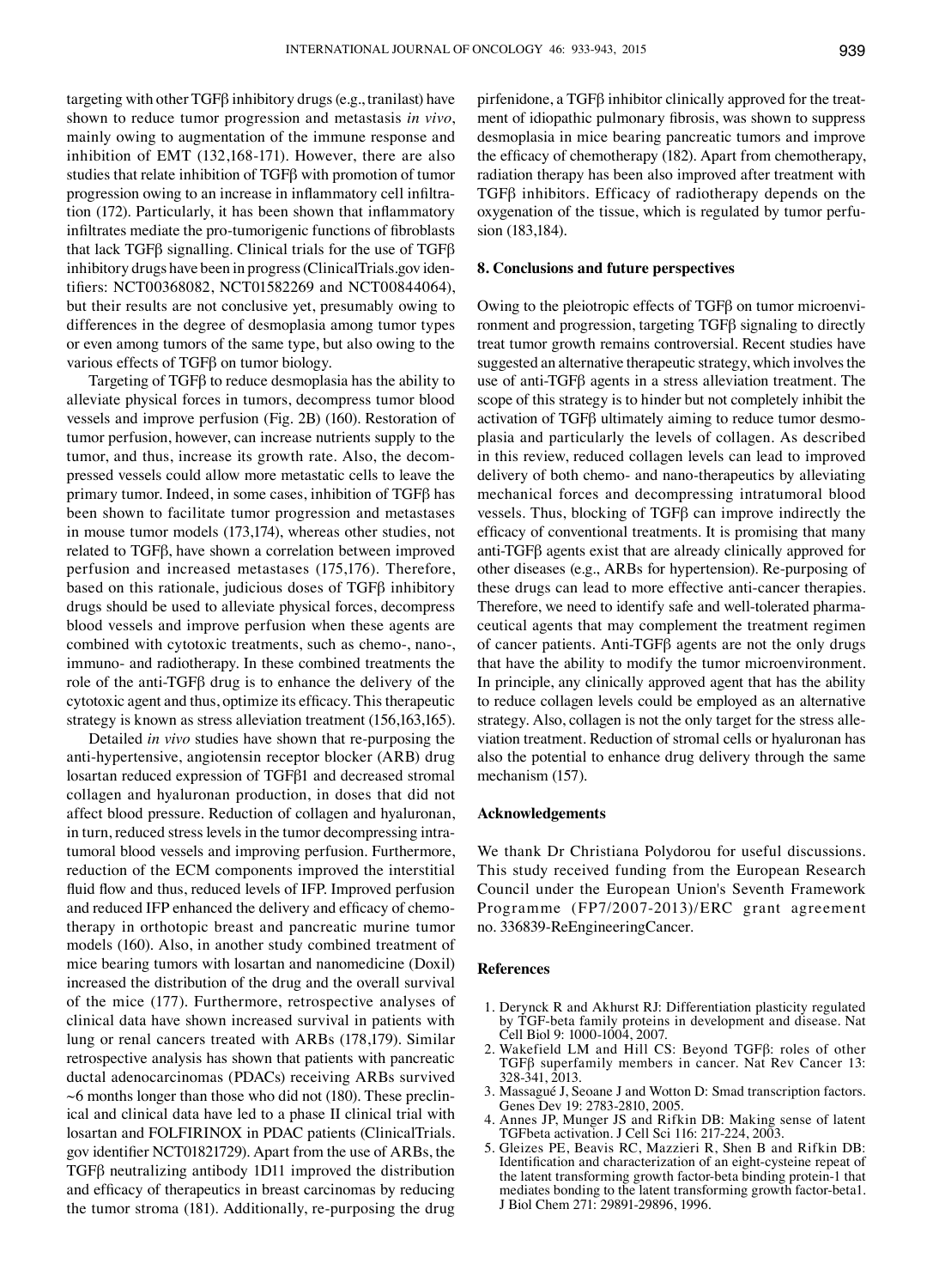- 6. Miyazono K, Olofsson A, Colosetti P and Heldin CH: A role of the latent TGF‑beta 1-binding protein in the assembly and secretion of TGF-beta 1. EMBO  $\tilde{J}$  10: 1091-1101, 1991.
- 7. Saharinen J, Taipale J and Keski‑Oja J: Association of the small latent transforming growth factor-beta with an eight cysteine repeat of its binding protein LTBP‑1. EMBO J 15: 245‑253, 1996.
- 8. Unsöld C, Hyytiäinen M, Bruckner-Tuderman L and Keski-Oja J: Latent TGF‑beta binding protein LTBP‑1 contains three potential extracellular matrix interacting domains. J Cell Sci 114: 187-197, 2001.
- 9. Nunes I, Gleizes PE, Metz CN and Rifkin DB: Latent transforming growth factor-beta binding protein domains involved in activation and transglutaminase-dependent cross-linking of latent transforming growth factor-beta. J Cell Biol 136: 1151-1163, 1997.
- 10. Lawrence DA, Pircher R, Krycève‑Martinerie C and Jullien P: Normal embryo fibroblasts release transforming growth factors in a latent form. J Cell Physiol 121: 184‑188, 1984.
- 11. Crawford SE, Stellmach V, Murphy‑Ullrich JE, *et al*: Thrombospondin-1 is a major activator of TGF‑beta1 in vivo. Cell 93: 1159-1170, 1998.
- 12. Ribeiro SM, Poczatek M, Schultz‑Cherry S, Villain M and Murphy‑Ullrich JE: The activation sequence of thrombospondin-1 interacts with the latency-associated peptide to regulate activation of latent transforming growth factor-beta. J Biol Chem 274: 13586-13593, 1999.
- 13. Dubois CM, Laprise MH, Blanchette F, Gentry LE and Leduc R: Processing of transforming growth factor beta 1 precursor by human furin convertase. J Biol Chem 270: 10618-10624, 1995.
- 14. Sato Y and Rifkin DB: Inhibition of endothelial cell movement by pericytes and smooth muscle cells: activation of a latent transforming growth factor-beta 1-like molecule by plasmin during co-culture. J Cell Biol 109: 309-315, 1989.
- 15. Yu Q and Stamenkovic I: Cell surface‑localized matrix metalloproteinase-9 proteolytically activates TGF‑beta and promotes tumor invasion and angiogenesis. Genes Dev 14: 163-176, 2000.
- 16. Derynck R, Zhang Y and Feng XH: Smads: transcriptional activators of TGF‑beta responses. Cell 95: 737-740, 1998.
- 17. Massagué J: TGF‑beta signal transduction. Annu Rev Biochem 67: 753-791, 1998.
- 18. Riggins GJ, Thiagalingam S, Rozenblum E, *et al*: Mad-related genes in the human. Nat Genet 13: 347-349, 1996.
- 19. Lagna G, Hata A, Hemmati-Brivanlou A and Massagué J: Partnership between DPC4 and SMAD proteins in TGF‑beta signalling pathways. Nature 383: 832-836, 1996.
- 20. Nakao A, Imamura T, Souchelnytskyi S, *et al*: TGF‑beta receptor-mediated signalling through Smad2, Smad3 and Smad4. EMBO J 16: 5353-5362, 1997.
- 21. Heldin CH, Miyazono K and ten Dijke P: TGF‑beta signalling from cell membrane to nucleus through SMAD proteins. Nature 390: 465-471, 1997.
- 22. Bierie B and Moses HL: Tumour microenvironment: TGFbeta: the molecular Jekyll and Hyde of cancer. Nat Rev Cancer 6: 506-520, 2006.
- 23. Lewis KA, Gray PC, Blount AL, *et al*: Betaglycan binds inhibin and can mediate functional antagonism of activin signalling. Nature 404: 411-414, 2000.
- 24. Wrana JL, Attisano L, Wieser R, Ventura F and Massagué J: Mechanism of activation of the TGF‑beta receptor. Nature 370: 341-347, 1994.
- 25. Shi Y and Massagué J: Mechanisms of TGF‑beta signaling from cell membrane to the nucleus. Cell 113: 685-700, 2003.
- 26. Miyazono K, Maeda S and Imamura T: BMP receptor signaling: transcriptional targets, regulation of signals, and signaling cross-talk. Cytokine Growth Factor Rev 16: 251-263, 2005.
- 27. Derynck R and Zhang YE: Smad‑dependent and Smad‑independent pathways in TGF‑beta family signalling. Nature 425: 577-584, 2003.
- 28. Abdollah S, Macías-Silva M, Tsukazaki T, Hayashi H, Attisano L and Wrana JL: TbetaRI phosphorylation of Smad2 on Ser465 and Ser467 is required for Smad2‑Smad4 complex formation and signaling. J Biol Chem 272: 27678-27685, 1997.
- 29. Zhang  $\bar{Y}$ , Feng X, We R and Derynck R: Receptor-associated Mad homologues synergize as effectors of the TGF‑beta response. Nature 383: 168-172, 1996.
- 30. Tsukazaki T, Chiang TA, Davison AF, Attisano L and Wrana JL: SARA, a FYVE domain protein that recruits Smad2 to the TGFbeta receptor. Cell 95: 779-791, 1998.
- 31. Feng XH, Zhang Y, Wu RY and Derynck R: The tumor suppressor Smad4/DPC4 and transcriptional adaptor CBP/p300 are coactivators for smad3 in TGF‑beta-induced transcriptional activation. Genes Dev 12: 2153-2163, 1998.
- 32. Janknecht R, Wells NJ and Hunter T: TGF‑beta-stimulated cooperation of smad proteins with the coactivators CBP/p300. Genes Dev 12: 2114-2119, 1998.
- 33. Itoh S, Ericsson J, Nishikawa J, Heldin CH and ten Dijke P: The transcriptional co‑activator P/CAF potentiates TGF‑beta/Smad signaling. Nucleic Acids Res 28: 4291-4298, 2000.
- 34. Bai RY, Koester C, Ouyang T, *et al*: SMIF, a Smad4‑interacting protein that functions as a co-activator in TGFbeta signalling. Nat Cell Biol 4: 181-190, 2002.
- 35. Chen CR, Kang Y, Siegel PM and Massagué J: E2F4/5 and p107 as Smad cofactors linking the TGFbeta receptor to c‑myc repression. Cell 110: 19-32, 2002.
- 36. Kang Y, Chen CR and Massagué J: A self-enabling TGFbeta response coupled to stress signaling: Smad engages stress response factor ATF3 for Id1 repression in epithelial cells. Mol Cell 11: 915-926, 2003.
- 37. Wotton D, Knoepfler PS, Laherty CD, Eisenman RN and Massagué J: The Smad transcriptional corepressor TGIF recruits mSin3. Cell Growth Differ 12: 457‑463, 2001.
- 38. Akiyoshi S, Inoue H, Hanai J, *et al*: c‑Ski acts as a transcriptional co-repressor in transforming growth factor-beta signaling through interaction with smads. J Biol Chem 274: 35269-35277, 1999.
- 39. Luo K, Stroschein SL, Wang W, *et al*: The Ski oncoprotein interacts with the Smad proteins to repress TGFbeta signaling. Genes Dev 13: 2196-2206, 1999.
- 40. Stroschein SL, Wang W, Zhou S, Zhou Q and Luo K: Negative feedback regulation of TGF‑beta signaling by the SnoN oncoprotein. Science 286: 771‑774, 1999.
- 41. Sun Y, Liu X, Eaton EN, Lane WS, Lodish HF and Weinberg RA: Interaction of the Ski oncoprotein with Smad3 regulates TGF‑beta signaling. Mol Cell 4: 499-509, 1999.
- 42. Seoane J, Le HV, Shen L, Anderson SA and Massagué J: Integration of Smad and forkhead pathways in the control of neuroepithelial and glioblastoma cell proliferation. Cell 117: 211-223, 2004.
- 43. Pardali K, Kurisaki A, Morén A, ten Dijke P, Kardassis D and Moustakas A: Role of Smad proteins and transcription factor Sp1 in p21(Waf1/Cip1) regulation by transforming growth factor-beta. J Biol Chem 275: 29244-29256, 2000.
- 44. Zhang Y, Feng XH and Derynck R: Smad3 and Smad4 cooperate with c‑Jun/c‑Fos to mediate TGF‑beta-induced transcription. Nature 394: 909-913, 1998.
- 45. Lin X, Liang YY, Sun B, *et al*: Smad6 recruits transcription corepressor CtBP to repress bone morphogenetic protein‑induced transcription. Mol Cell Biol 23: 9081-9093, 2003.
- 46. Peng Y, Zhao S, Song L, Wang M and Jiao K: Sertad1 encodes a novel transcriptional co‑activator of SMAD1 in mouse embryonic hearts. Biochem Biophys Res Commun 441: 751-756, 2013.
- 47. Izutsu K, Kurokawa M, Imai Y, Maki K, Mitani K and Hirai H: The corepressor CtBP interacts with Evi-1 to repress transforming growth factor beta signaling. Blood 97: 2815-2822, 2001.
- 48. Xi Q, Wang Z, Zaromytidou AI, *et al*: A poised chromatin platform for TGF‑β access to master regulators. Cell 147: 1511-1524, 2011.
- 49. Ross S, Cheung E, Petrakis TG, Howell M, Kraus WL and Hill CS: Smads orchestrate specific histone modifications and chromatin remodeling to activate transcription. EΜΒΟ J 25: 4490-4502, 2006.
- 50. Papageorgis P, Lambert AW, Ozturk S, *et al*: Smad signaling is required to maintain epigenetic silencing during breast cancer progression. Cancer Res 70: 968-978, 2010.
- 51. Nakao A, Afrakhte M, Morén A, *et al*: Identification of Smad7, a TGFbeta-inducible antagonist of TGF‑beta signalling. Nature 389: 631-635, 1997.
- 52. Itóh S, Landström M, Hermansson A, *et al*: Transforming growth factor beta1 induces nuclear export of inhibitory Smad7. J Biol Chem 273: 29195-29201, 1998.
- 53. Hayashi H, Abdollah S, Qiu Y, *et al*: The MAD-related protein Smad7 associates with the TGFbeta receptor and functions as an antagonist of TGFbeta signaling. Cell 89: 1165-1173, 1997.
- 54. Ebisawa T, Fukuchi M, Murakami G, *et al*: Smurf1 interacts with transforming growth factor-beta type I receptor through Smad7 and induces receptor degradation. J Biol Chem 276: 12477-12480, 2001.
- 55.Kavsak P, Rasmussen RK, Causing CG, *et al*: Smad7 binds to Smurf2 to form an E3 ubiquitin ligase that targets the TGF beta receptor for degradation. Mol Cell 6: 1365-1375, 2000.
- 56.Zhang S, Fei T, Zhang L, *et al*: Smad7 antagonizes transforming growth factor beta signaling in the nucleus by interfering with functional Smad‑DNA complex formation. Mol Cell Biol 27: 4488-4499, 2007.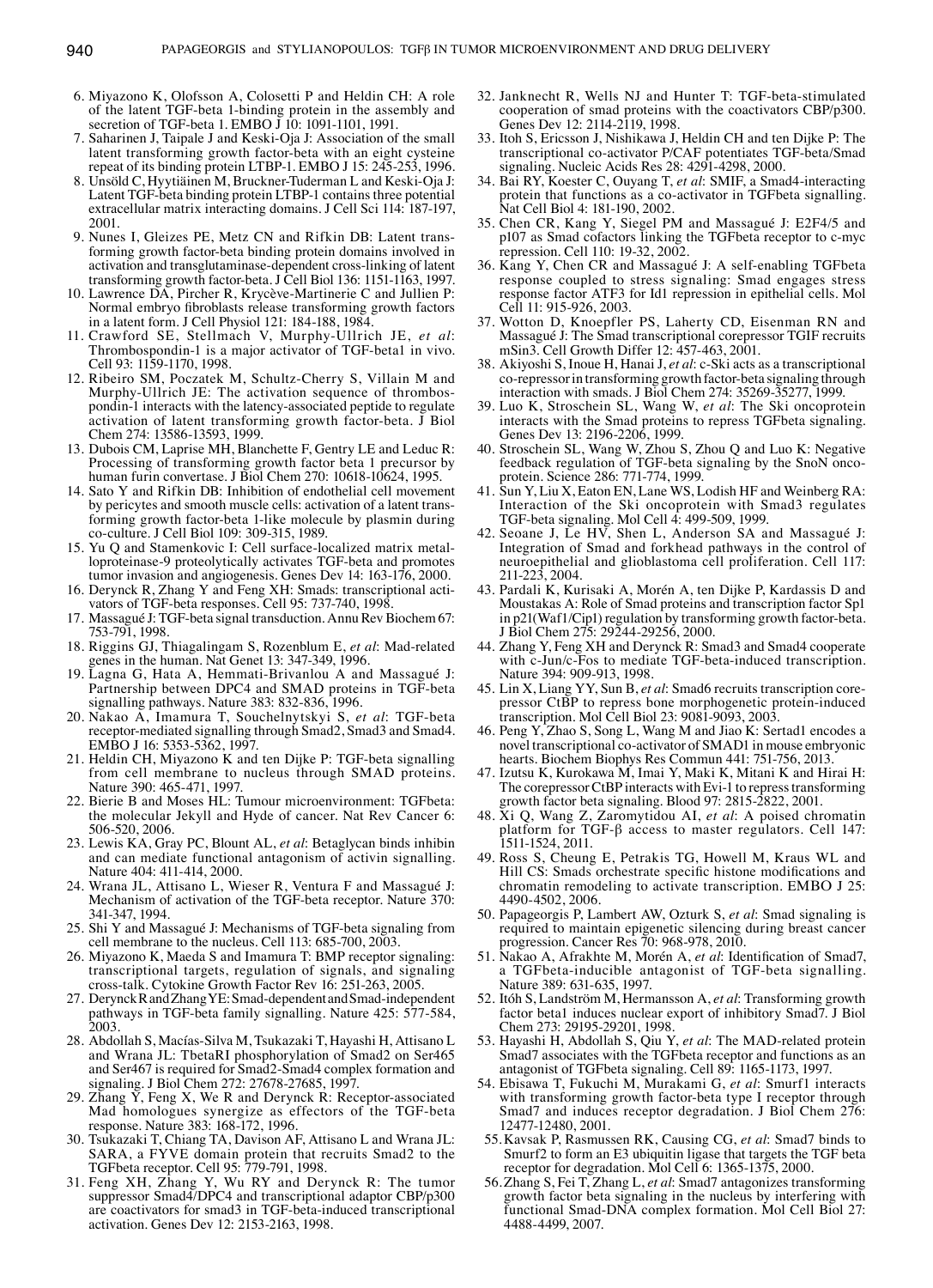- 57.Zhang YE: Non‑Smad pathways in TGF‑beta signaling. Cell Res 19: 128-139, 2009.
- 58.Hartsough MT and Mulder KM: Transforming growth factor beta activation of p44mapk in proliferating cultures of epithelial cells. J Biol Chem 270: 7117-7124, 1995.
- 59. Frey RS and Mulder KM: TGFbeta regulation of mitogen‑activated protein kinases in human breast cancer cells. Cancer Lett 117: 41-50, 1997.
- 60. Papageorgis P, Cheng K, Ozturk S, *et al*: Smad4 inactivation promotes malignancy and drug resistance of colon cancer. Cancer Res 71: 998-1008, 2011.
- 61. Finlay GA, Thannickal VJ, Fanburg BL and Paulson KE: Transforming growth factor-beta 1-induced activation of the ERK pathway/activator protein-1 in human lung fibroblasts requires the autocrine induction of basic fibroblast growth factor. J Biol Chem 275: 27650-27656, 2000.
- 62.Vinals F and Pouysségur J: Transforming growth factor beta1 (TGF‑beta1) promotes endothelial cell survival during in vitro angiogenesis via an autocrine mechanism implicating TGF‑alpha signaling. Mol Cell Biol 21: 7218-7230, 2001.
- 63.Ellenrieder V, Hendler SF, Boeck W, *et al*: Transforming growth factor beta1 treatment leads to an epithelial-mesenchymal transdifferentiation of pancreatic cancer cells requiring extracellular signal-regulated kinase 2 activation. Cancer Res 61: 4222-4228, 2001.
- 64.Xie L, Law BK, Chytil AM, Brown KA, Aakre ME and Moses HL: Activation of the Erk pathway is required for TGF‑beta1-induced EMT in vitro. Neoplasia 6: 603-610, 2004.
- 65.Lee MK, Pardoux C, Hall MC, *et al*: TGF‑beta activates Erk MAP kinase signalling through direct phosphorylation of ShcA. EΜΒΟ J 26: 3957‑3967, 2007.
- 66. Liao JH, Chen JS, Chai MQ, Zhao S and Song JG: The involvement of p38 MAPK in transforming growth factor beta1‑induced apoptosis in murine hepatocytes. Cell Res 11: 89-94, 2001.
- 67.Kimura N, Matsuo R, Shibuya H, Nakashima K and Taga T: BMP2‑induced apoptosis is mediated by activation of the TAK1-p38 kinase pathway that is negatively regulated by Smad6. J Biol Chem 275: 17647‑17652, 2000.
- 68.Bakin AV, Rinehart C, Tomlinson AK and Arteaga CL: p38 mitogen-activated protein kinase is required for TGFbeta-mediated fibroblastic transdifferentiation and cell migration. J Cell Sci 115: 3193‑3206, 2002.
- 69.Hocevar BA, Brown TL and Howe PH: TGF‑beta induces fibronectin synthesis through a c‑Jun N‑terminal kinase-dependent, Smad4‑independent pathway. EΜΒΟ J 18: 1345‑1356, 1999.
- 70.Yu L, Hébert MC and Zhang YE: TGF‑beta receptor-activated p38 MAP kinase mediates Smad‑independent TGF‑beta responses. EΜΒΟ J 21: 3749‑3759, 2002.
- 71.Yamaguchi K, Shirakabe K, Shibuya H, *et al*: Identification of a member of the MAPKKK family as a potential mediator of TGF‑beta signal transduction. Science 270: 2008‑2011, 1995.
- 72. Shim JH, Xiao C, Paschal AE, *et al*: TAK1, but not TAB1 or TAB2, plays an essential role in multiple signaling pathways in vivo. Genes Dev 19: 2668-2681, 2005.
- 73. Sorrentino A, Thakur N, Grimsby S, *et al*: The type Ⅰ TGF‑beta receptor engages TRAF6 to activate TAK1 in a receptor kinase-independent manner. Nat Cell Biol 10: 1199-1207, 2008.
- 74.Yamashita M, Fatyol K, Jin C, Wang X, Liu Z and Zhang YE: TRAF6 mediates Smad‑independent activation of JNK and p38 by TGF‑beta. Mol Cell 31: 918-924, 2008.
- 75.Zhang L, Wang W, Hayashi Y, *et al*: A role for MEK kinase 1 in TGF‑beta/activin-induced epithelium movement and embryonic eyelid closure. EΜΒΟ J 22: 4443‑4454, 2003.
- 76.Kim KY, Kim BC, Xu Z and Kim SJ: Mixed lineage kinase 3 (MLK3)‑activated p38 MAP kinase mediates transforming growth factor-beta-induced apoptosis in hepatoma cells. J Biol Chem 279: 29478-29484, 2004.
- 77.Jaffe AB and Hall A: Rho GTPases: biochemistry and biology. Annu Rev Cell Dev Biol 21: 247-269, 2005.
- 78.Bhowmick NA, Ghiassi M, Bakin A, *et al*: Transforming growth factor-beta1 mediates epithelial to mesenchymal transdifferentiation through a RhoA‑dependent mechanism. Mol Biol Cell 12: 27-36, 2001.
- 79.Edlund S, Landström M, Heldin CH and Aspenström P: Transforming growth factor-beta-induced mobilization of actin cytoskeleton requires signaling by small GTPases Cdc42 and RhoA. Mol Biol Cell 13: 902-914, 2002.
- 80.Ozdamar B, Bose R, Barrios‑Rodiles M, Wang HR, Zhang Y and Wrana JL: Regulation of the polarity protein Par6 by TGFbeta receptors controls epithelial cell plasticity. Science 307: 1603-1609, 2005.
- 81.Bakin AV, Tomlinson AK, Bhowmick NA, Moses HL and Arteaga CL: Phosphatidylinositol 3‑kinase function is required for transforming growth factor beta-mediated epithelial to mesenchymal transition and cell migration. J Biol Chem 275: 36803-36810, 2000.
- 82. Shin I, Bakin AV, Rodeck U, Brunet A and Arteaga CL: Transforming growth factor beta enhances epithelial cell survival via Akt-dependent regulation of FKHRL1. Mol Biol Cell 12: 3328-3339, 2001.
- 83.Hidalgo M and Rowinsky EK: The rapamycin-sensitive signal transduction pathway as a target for cancer therapy. Oncogene 19: 6680-6686, 2000.
- 84.Lamouille S and Derynck R: Cell size and invasion in TGF‑beta-induced epithelial to mesenchymal transition is regulated by activation of the mTOR pathway. J Cell Biol 178: 437-451, 2007.
- 85.Roberts AB and Wakefield LM: The two faces of transforming growth factor beta in carcinogenesis. Proc Natl Acad Sci USA 100: 8621‑8623, 2003.
- 86.Tang B, Vu M, Booker T, *et al*: TGF‑beta switches from tumor suppressor to prometastatic factor in a model of breast cancer progression. J Clin Invest 112: 1116-1124, 2003.
- 87.Wakefield LM and Roberts AB: TGF‑beta signaling: positive and negative effects on tumorigenesis. Curr Opin Genet Dev 12: 22-29, 2002.
- 88. Siegel PM, Shu W, Cardiff RD, Muller WJ and Massagué J: Transforming growth factor beta signaling impairs Neu-induced mammary tumorigenesis while promoting pulmonary metastasis. Proc Natl Acad Sci USA 100: 8430‑8435, 2003.
- 89. Siegel PM and Massagué J: Cytostatic and apoptotic actions of TGF‑beta in homeostasis and cancer. Nat Rev Cancer 3: 807-821, 2003.
- 90.Choi ME and Ballermann BJ: Inhibition of capillary morphogenesis and associated apoptosis by dominant negative mutant transforming growth factor-beta receptors. J Biol Chem 270: 21144-21150, 1995.
- 91.Hyman KM, Seghezzi G, Pintucci G, *et al*: Transforming growth factor-beta1 induces apoptosis in vascular endothelial cells by activation of mitogen-activated protein kinase. Surgery 132: 173-179, 2002.
- 92.Rich JN, Zhang M, Datto MB, Bigner DD and Wang XF: Transforming growth factor-beta-mediated p15(INK4B) induction and growth inhibition in astrocytes is SMAD3‑dependent and a pathway prominently altered in human glioma cell lines. J Biol Chem 274: 35053-35058, 1999.
- 93.Yang X, Letterio JJ, Lechleider RJ, *et al*: Targeted disruption of SMAD3 results in impaired mucosal immunity and diminished T cell responsiveness to TGF-beta. EMBO J 18: 1280-1291, 1999.
- 94.Laiho M, DeCaprio JA, Ludlow JW, Livingston DM and Massagué J: Growth inhibition by TGF‑beta linked to suppression of retinoblastoma protein phosphorylation. Cell 62: 175-185, 1990.
- 95.Hannon GJ and Beach D: p15INK4B is a potential effector of TGF‑beta-induced cell cycle arrest. Nature 371: 257-261, 1994.
- 96.Datto MB, Li Y, Panus JF, Howe DJ, Xiong Y and Wang XF: Transforming growth factor beta induces the cyclin-dependent kinase inhibitor p21 through a p53-independent mechanism. Proc Natl Acad Sci USA 92: 5545‑5549, 1995.
- 97. Polyak K, Kato JY, Solomon MJ, *et al*: p27Kip1, a cyclin‑Cdk inhibitor, links transforming growth factor-beta and contact inhibition to cell cycle arrest. Genes Dev 8: 9-22, 1994.
- 98. Pietenpol JA, Stein RW, Moran E, *et al*: TGF‑beta 1 inhibition of c-myc transcription and growth in keratinocytes is abrogated by viral transforming proteins with pRB binding domains. Cell 61: 777-785, 1990.
- 99.Norton JD: ID helix-loop-helix proteins in cell growth, differ- entiation and tumorigenesis. J Cell Sci 113: 3897‑3905, 2000.
- 100.Grotendorst GR: Connective tissue growth factor: a mediator of TGF‑beta action on fibroblasts. Cytokine Growth Factor Rev 8: 171-179, 1997.
- 101. Park K, Kim SJ, Bang YJ, *et al*: Genetic changes in the transforming growth factor beta (TGF‑beta) type Ⅱ receptor gene in human gastric cancer cells: correlation with sensitivity to growth inhibition by TGF‑beta. Proc Natl Acad Sci USA 91: 8772-8776, 1994.
- 102.Kim IY, Ahn HJ, Zelner DJ, *et al*: Genetic change in transforming growth factor beta (TGF‑beta) receptor type Ⅰ gene correlates with insensitivity to TGF‑beta 1 in human prostate cancer cells. Cancer Res 56: 44-48, 1996.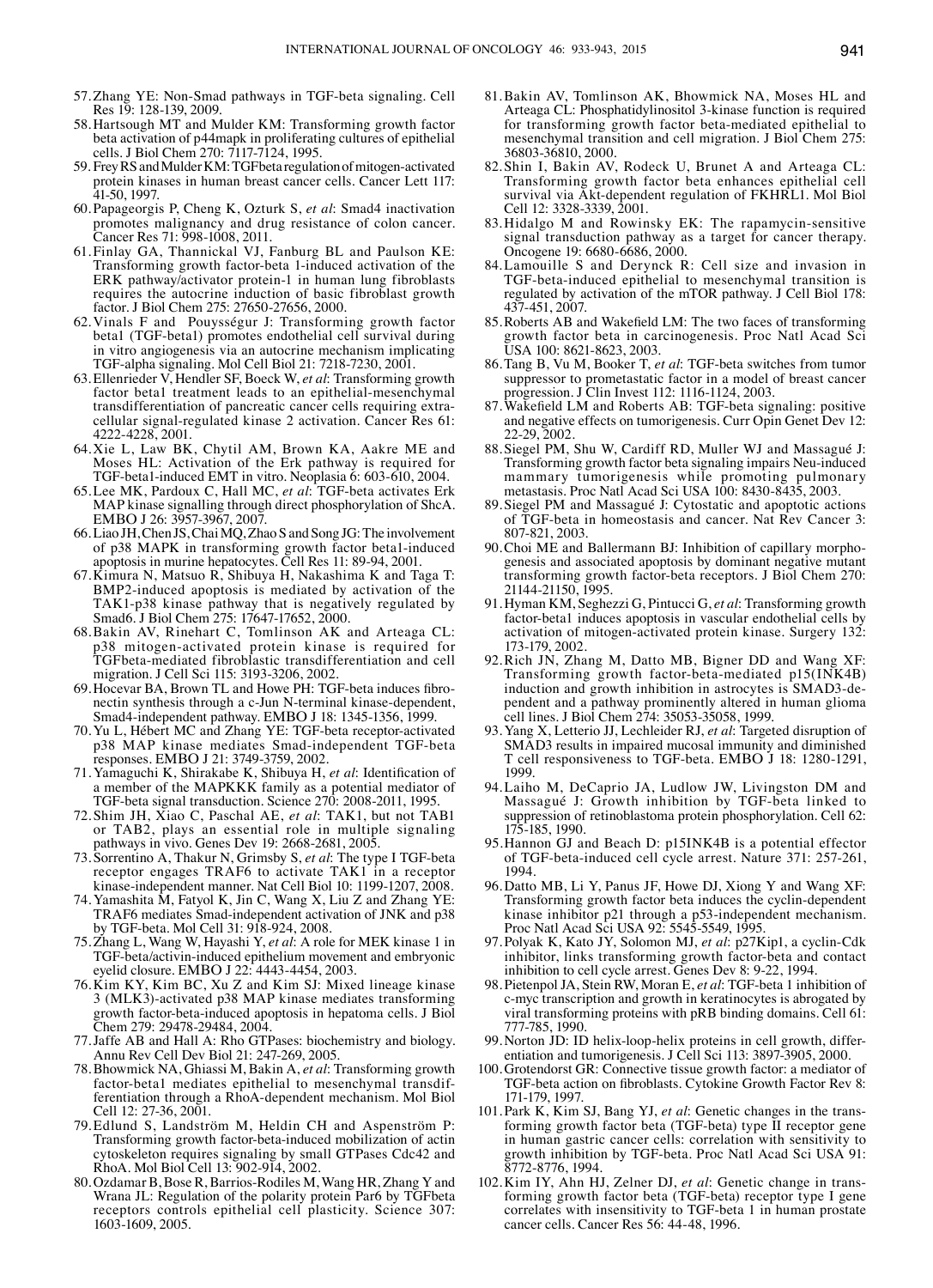- 103.Markowitz S, Wang J, Myeroff L, *et al*: Inactivation of the type Ⅱ TGF‑beta receptor in colon cancer cells with microsatellite instability. Science 268: 1336‑1338, 1995.
- 104.Riggins GJ, Kinzler KW, Vogelstein B and Thiagalingam S: Frequency of Smad gene mutations in human cancers. Cancer Res 57: 2578-2580, 1997.
- 105. Schutte M, Hruban RH, Hedrick L, *et al*: DPC4 gene in various tumor types. Cancer Res 56: 2527-2530, 1996.
- 106.Eppert K, Scherer SW, Ozcelik H, *et al*: MADR2 maps to 18q21 and encodes a TGFbeta-regulated MAD-related protein that is functionally mutated in colorectal carcinoma. Cell 86: 543-552, 1996.
- 107.Hahn SA, Hoque AT, Moskaluk CA, *et al*: Homozygous deletion map at 18q21.1 in pancreatic cancer. Cancer Res 56: 490-494, 1996.
- 108.Hahn SA, Schutte M, Hoque AT, *et al*: DPC4, a candidate tumor suppressor gene at human chromosome 18q21.1. Science 271: 350-353, 1996.
- 109.Thiagalingam S, Lengauer C, Leach FS, *et al*: Evaluation of candidate tumour suppressor genes on chromosome 18 in colorectal cancers. Nat Genet 13: 343-346, 1996.
- 110. Schwarte‑Waldhoff I, Volpert OV, Bouck NP, *et al*: Smad4/DPC4‑mediated tumor suppression through suppression of angiogenesis. Proc Natl Acad Sci USA 97: 9624‑9629, 2000.
- 111. Kretzschmar M, Doody J, Timokhina I and Massagué J: A mechanism of repression of TGFbeta/ Smad signaling by oncogenic Ras. Genes Dev 13: 804-816, 1999.
- 112. Kretzschmar M, Doody J and Massagué J: Opposing BMP and EGF signalling pathways converge on the TGF‑beta family mediator Smad1. Nature 389: 618‑622, 1997.
- 113. Massagué J: Integration of Smad and MAPK pathways: a link and a linker revisited. Genes Dev 17: 2993-2997, 2003.
- 114. Gomis RR, Alarcón C, Nadal C, Van Poznak C and Massagué J: C/EBPbeta at the core of the TGFbeta cytostatic response and its evasion in metastatic breast cancer cells. Cancer Cell 10: 203-214, 2006.
- 115. Padua D, Zhang XH, Wang Q, *et al*: TGFbeta primes breast tumors for lung metastasis seeding through angiopoietin-like 4. Cell 133: 66-77, 2008.
- 116. Thiery JP: Epithelial‑mesenchymal transitions in tumour progression. Nat Rev Cancer 2: 442-454, 2002.
- 117. Yang J, Mani SA, Donaher JL, *et al*: Twist, a master regulator of morphogenesis, plays an essential role in tumor metastasis. Cell 117: 927-939, 2004.
- 118. Xu J, Lamouille S and Derynck R: TGF‑beta‑induced epithelial to mesenchymal transition. Cell Res 19: 156-172, 2009.
- 119. Cano A, Pérez‑Moreno MA, Rodrigo I, *et al*: The transcription factor snail controls epithelial-mesenchymal transitions by repressing E‑cadherin expression. Nat Cell Biol 2: 76-83, 2000.
- 120. Savagner P, Yamada KM and Thiery JP: The zinc-finger protein slug causes desmosome dissociation, an initial and necessary step for growth factor-induced epithelial-mesenchymal transition. J Cell Biol 137: 1403-1419, 1997.
- 121.Eger A, Aigner K, Sonderegger S, *et al*: DeltaEF1 is a transcriptional repressor of E‑cadherin and regulates epithelial plasticity in breast cancer cells. Oncogene 24: 2375-2385, 2005.
- 122.Comijn J, Berx G, Vermassen P, *et al*: The two-handed E box binding zinc finger protein SIP1 downregulates E-cadherin and induces invasion. Mol Cell 7: 1267-1278, 2001.
- 123.Thuault S, Valcourt U, Petersen M, Manfioletti G, Heldin CH and Moustakas A: Transforming growth factor-beta employs HMGA2 to elicit epithelial-mesenchymal transition. J Cell Biol 174: 175-183, 2006.
- 124.Mani SA, Yang J, Brooks M, *et al*: Mesenchyme Forkhead 1 (FOXC2) plays a key role in metastasis and is associated with aggressive basal-like breast cancers. Proc Natl Acad Sci USA 104: 10069-10074, 2007.
- 125.Derynck R, Akhurst RJ and Balmain A: TGF‑beta signaling in tumor suppression and cancer progression. Nat Genet 29: 117-129, 2001.
- 126.Yang J and Weinberg RA: Epithelial-mesenchymal transition: at the crossroads of development and tumor metastasis. Dev Cell 14: 818-829, 2008.
- 127.Zhu B, Fukada K, Zhu H and Kyprianou N: Prohibitin and cofilin are intracellular effectors of transforming growth factor beta signaling in human prostate cancer cells. Cancer Res 66: 8640-8647, 2006.
- 128.Deckers M, van Dinther M, Buijs J, *et al*: The tumor suppressor Smad4 is required for transforming growth factor beta‑induced epithelial to mesenchymal transition and bone metastasis of breast cancer cells. Cancer Res 66: 2202-2209, 2006.
- 129.Kang Y and Massagué J: Epithelial-mesenchymal transitions: twist in development and metastasis. Cell 118: 277-279, 2004.
- 130. Grande JP: Role of transforming growth factor-beta in tissue injury and repair. Proc Soc Exp Biol Med 214: 27‑40, 1997.
- 131. Singer AJ and Clark RA: Cutaneous wound healing. N Engl J Med 341: 738-746, 1999.
- 132. Pickup M, Novitskiy S and Moses HL: The roles of TGFβ in the tumour microenvironment. Nat Rev Cancer 13: 788-799, 2013.
- 133.Dalal BI, Keown PA and Greenberg AH: Immunocytochemical localization of secreted transforming growth factor-beta 1 to the advancing edges of primary tumors and to lymph node metastases of human mammary carcinoma. Am J Pathol 143: 381-389, 1993.
- 134. Kingsley LA, Fournier PG, Chirgwin JM and Guise TA: Molecular biology of bone metastasis. Mol Cancer Ther 6: 2609-2617, 2007.
- 135. Prud'homme GJ: Pathobiology of transforming growth factor beta in cancer, fibrosis and immunologic disease, and therapeutic considerations. Lab Invest 87: 1077-1091, 2007.
- 136.Wrzesinski SH, Wan YY and Flavell RA: Transforming growth factor-beta and the immune response: implications for anticancer therapy. Clin Cancer Res 13: 5262-5270, 2007.
- 137.Akhurst RJ and Hata A: Targeting the TGFβ signalling pathway in disease. Nat Rev Drug Discov 11: 790-811, 2012.
- 138. Flavell RA, Sanjabi S, Wrzesinski SH and Licona‑Limón P: The polarization of immune cells in the tumour environment by TGFbeta. Nat Rev Immunol 10: 554-567, 2010.
- 139.Laouar Y, Sutterwala FS, Gorelik L and Flavell RA: Transforming growth factor-beta controls T helper type 1 cell development through regulation of natural killer cell interferon-gamma. Nat Immunol 6: 600-607, 2005.
- 140.Rubtsov YP and Rudensky AY: TGFbeta signalling in control of T‑cell-mediated self-reactivity. Nat Rev Immunol 7: 443-453, 2007.
- 141.Mantovani A, Sozzani S, Locati M, Allavena P and Sica A: Macrophage polarization: tumor-associated macrophages as a paradigm for polarized M2 mononuclear phagocytes. Trends Immunol 23: 549-555, 2002.
- 142.Gong D, Shi W, Yi SJ, Chen H, Groffen J and Heisterkamp N: TGFβ signaling plays a critical role in promoting alternative macrophage activation. BMC Immunol 13: 31, 2012.
- 143. Fridlender ZG, Sun J, Kim S, *et al*: Polarization of tumor‑associated neutrophil phenotype by TGF‑beta: "N1" versus "N2" TAN. Cancer Cell 16: 183-194, 2009.
- 144.Yamaguchi Y, Tsumura H, Miwa M and Inaba K: Contrasting effects of TGF‑beta 1 and TNF‑alpha on the development of dendritic cells from progenitors in mouse bone marrow. Stem Cells 15: 144-153, 1997.
- 145.Ramesh S, Wildey GM and Howe PH: Transforming growth factor beta (TGFbeta)-induced apoptosis: the rise & fall of Bim. Cell Cycle 8: 11-17, 2009.
- 146.Marcoe JP, Lim JR, Schaubert KL, *et al*: TGF‑β is responsible for NK cell immaturity during ontogeny and increased susceptibility to infection during mouse infancy. Nat Immunol 13: 843-850, 2012.
- 147.Wipff PJ, Rifkin DB, Meister JJ and Hinz B: Myofibroblast contraction activates latent TGF‑beta1 from the extracellular matrix. J Cell Biol 179: 1311-1323, 2007.
- 148.Wipff PJ and Hinz B: Myofibroblasts work best under stress. J Bodyw Mov Ther 13: 121-127, 2009.
- 149.Tomasek JJ, Gabbiani G, Hinz B, Chaponnier C and Brown RA: Myofibroblasts and mechano‑regulation of connective tissue remodelling. Nat Rev Mol Cell Biol 3: 349-363, 2002.
- 150.Karagiannis GS, Poutahidis T, Erdman SE, Kirsch R, Riddell RH and Diamandis EP: Cancer‑associated fibroblasts drive the progression of metastasis through both paracrine and mechanical pressure on cancer tissue. Mol Cancer Res 10: 1403-1418, 2012.
- 151. Paszek MJ, Zahir N, Johnson KR, *et al*: Tensional homeostasis and the malignant phenotype. Cancer Cell 8: 241-254, 2005.
- 152. Samuel MS, Lopez JI, McGhee EJ, *et al*: Actomyosin-mediated cellular tension drives increased tissue stiffness and β-catenin activation to induce epidermal hyperplasia and tumor growth. Cancer Cell 19: 776-791, 2011.
- 153.Branton MH and Kopp JB: TGF‑beta and fibrosis. Microbes Infect 1: 1349-1365, 1999.
- 154.Egeblad M, Rasch MG and Weaver VM: Dynamic interplay between the collagen scaffold and tumor evolution. Curr Opin Cell Biol 22: 697-706, 2010.
- 155. Smith NR, Baker D, Farren M, *et al*: Tumor stromal architecture can define the intrinsic tumor response to VEGF-targeted therapy. Clin Cancer Res 19: 6943-6956, 2013.